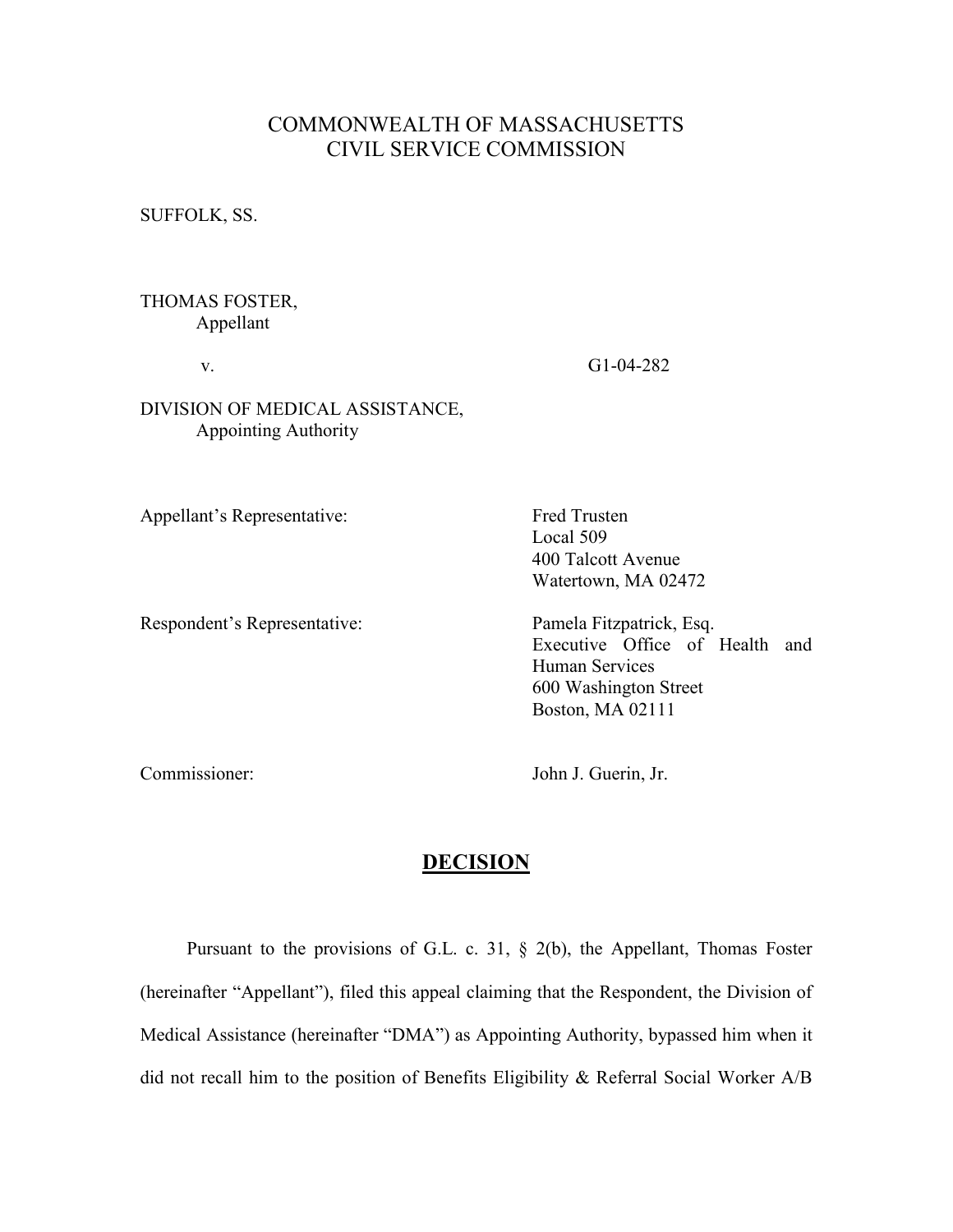(hereinafter "BERS A/B"). The Appellant filed a timely appeal. A hearing was held on October 10, 2006 at the offices of the Civil Service Commission (hereinafter "Commission"). Witnesses were not sequestered. One audiotape was made of the hearing. Following the hearing, Proposed Decisions were submitted by both parties as instructed.

## FINDINGS OF FACT:

Based upon the documents entered into evidence (Joint Exhibits  $1 - 3$ ) and the testimony of the Appellant, Executive Office for Health and Human Services Undersecretary and Human Resources Liaison Lisa Pace-Tucker, Assistant DMA Director Gail Torla and DMA-Tewksbury Team Manager Michael Morgan, I make the following findings of fact:

- 1. The Appellant was tenured in the position of BERS A/B with a civil service seniority date of July 1, 1994 (Exhibit 2).
- 2. On October 4, 2002, the Appellant was laid off from the position of BERS  $A/B$  at the Department of Transitional Assistance (hereinafter "DTA") ( $\underline{Id}$ .).
- 3. On February 16, 2003, the Appellant was hired by the Department of Revenue (hereinafter "DOR") as a provisional Child Support Enforcement Specialist A/B (Exhibit 3).
- 4. The Respondent provides health care insurance to citizens of the Commonwealth. The majority of the clients that the Respondent provides

2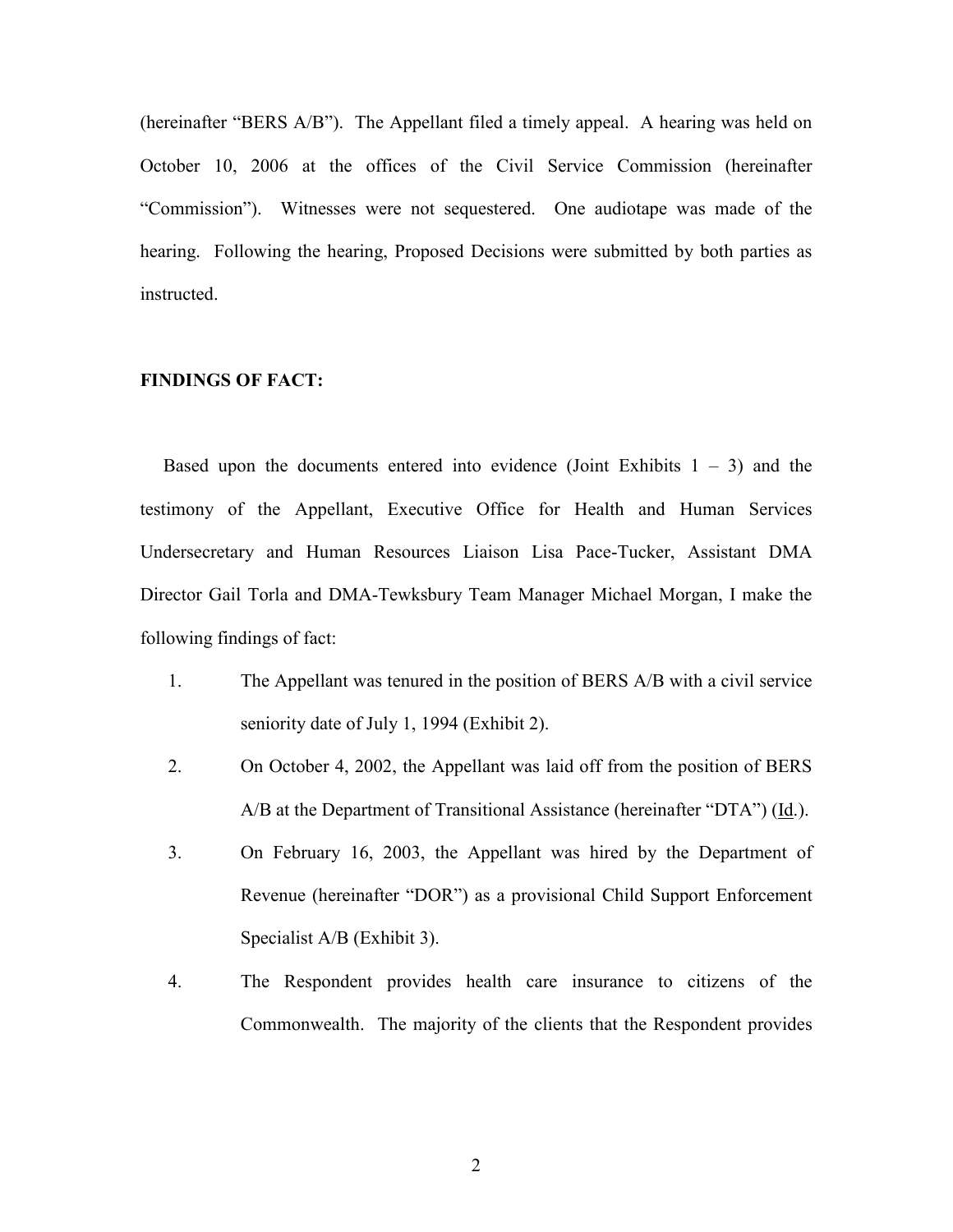services to are impoverished, uneducated and/or disabled (Testimony of Ms. Torla).

- 5. In or about October 2003, the Respondent called for the BERS A/B Civil Service eligibility list in order to fill three positions at its Tewksbury location. Although the requisition was for three positions, the Respondent only filled two positions (Exhibit 3).
- 6. The Civil Service list was signed, pursuant to G.L. c. 31, § 25, by the Appellant and four other individuals as to their willingness to accept employment (Id.).
- 7. The Respondent interviewed all five individuals who signed the list. The interviews were conducted by Ms. Torla, Mr. Morgan and Brian McGuiness. The interviewees were each asked the same 15 questions (Exhibit 3 and Testimony of Ms. Torla and Mr. Morgan).
- 8. Based on the responses provided by the interviewees, the Respondent selected Sylvia Soberon and Mayra Vazquez for the positions. Both Ms. Soberon and Ms. Vazquez had civil service seniority dates of July 1, 1994 (Id.).
- 9. Two other candidates for the positions, Marybeth O'Connell and Lorelei Fastiggi, withdrew their names from consideration (Exhibit 3).
- 10. The Appellant was not selected for the position based on some responses he provided at the interview, as well as in a follow-up telephone conversation with Ms. Torla. Specifically, he indicated that working the schedule of 8:45 a.m. to 5:00 p.m. would be problematic for him in that he needed a work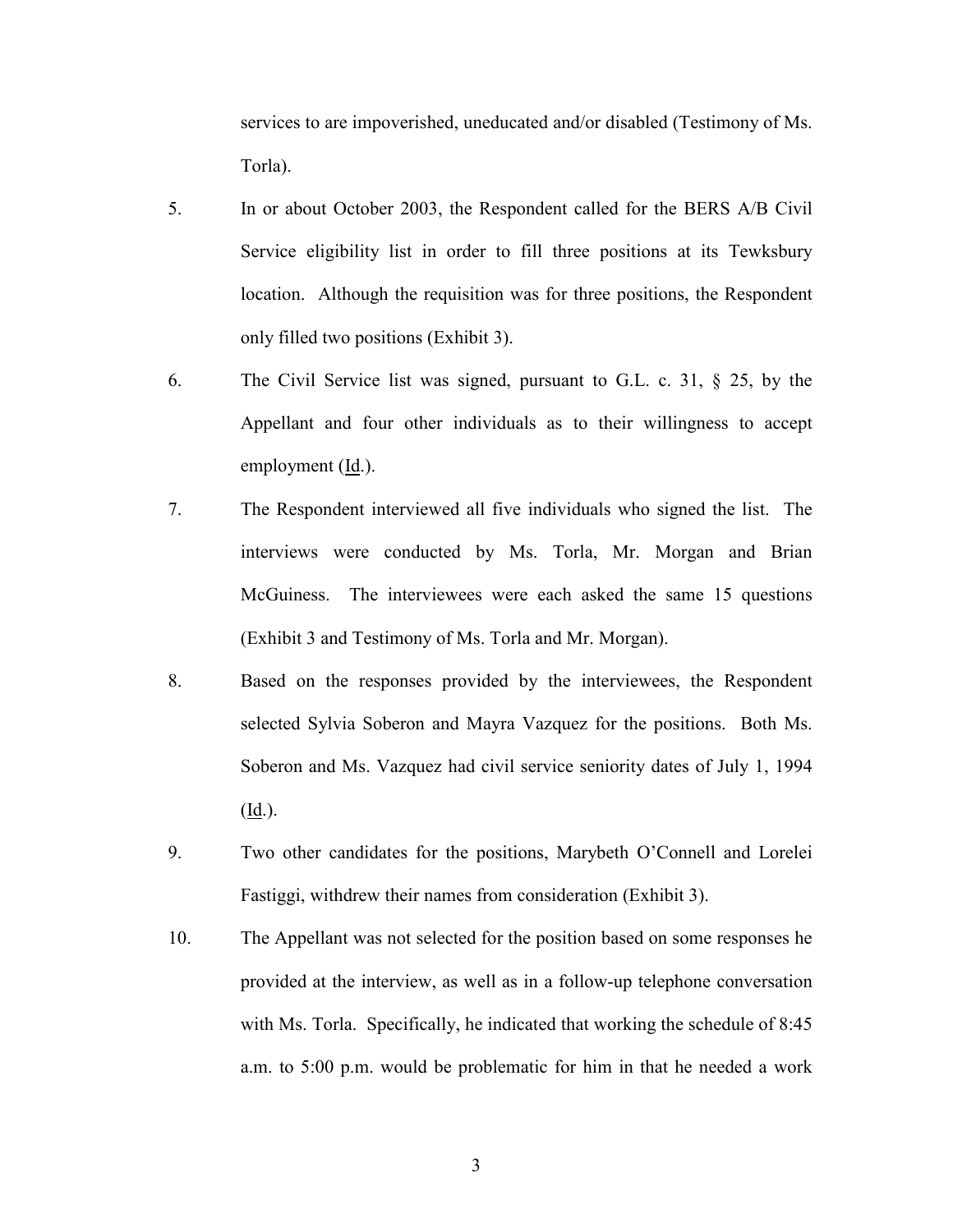schedule that provided flexibility (Exhibit 2 and Testimony of Ms. Torla and Mr. Morgan).

- 11. In response to a question regarding the Appellant's strengths and weaknesses, he indicated to the interview team that one of his weaknesses was that he was "too intelligent" (Exhibit 2 and Testimony of Ms. Torla).
- 12. In response to a question involving dealing with a mentally challenged individual, the interview team did not feel that the Appellant conveyed the level of compassion that was exhibited by the other applicants. Mr. Morgan testified that the Appellant's answer was "businesslike" when he (Mr. Morgan) was seeking a more "compassionate" response from the interviewees on that question (Testimony of Mr. Morgan).
- 13. Based on the clientele to whom the Respondent provides services and the Appellant's responses at the interview regarding the servicing of these clients, the interview team concluded that the Appellant would not be an appropriate candidate for the position (Exhibit 3 and Testimony of Ms. Torla and Mr. Morgan).
- 14. The interview team felt that the answers provided by Ms. Vazquez and Ms. Soberon, coupled with their references, made them the better candidates for the position (Testimony of Ms. Torla and Mr. Morgan).
- 15. Upon completion of the interview process, a letter was sent to the Human Resources Division (hereinafter "HRD") advising it of the selected candidates. Included with the letter were the signed Certification form, a Certification and Report Supplement form and a list of the candidates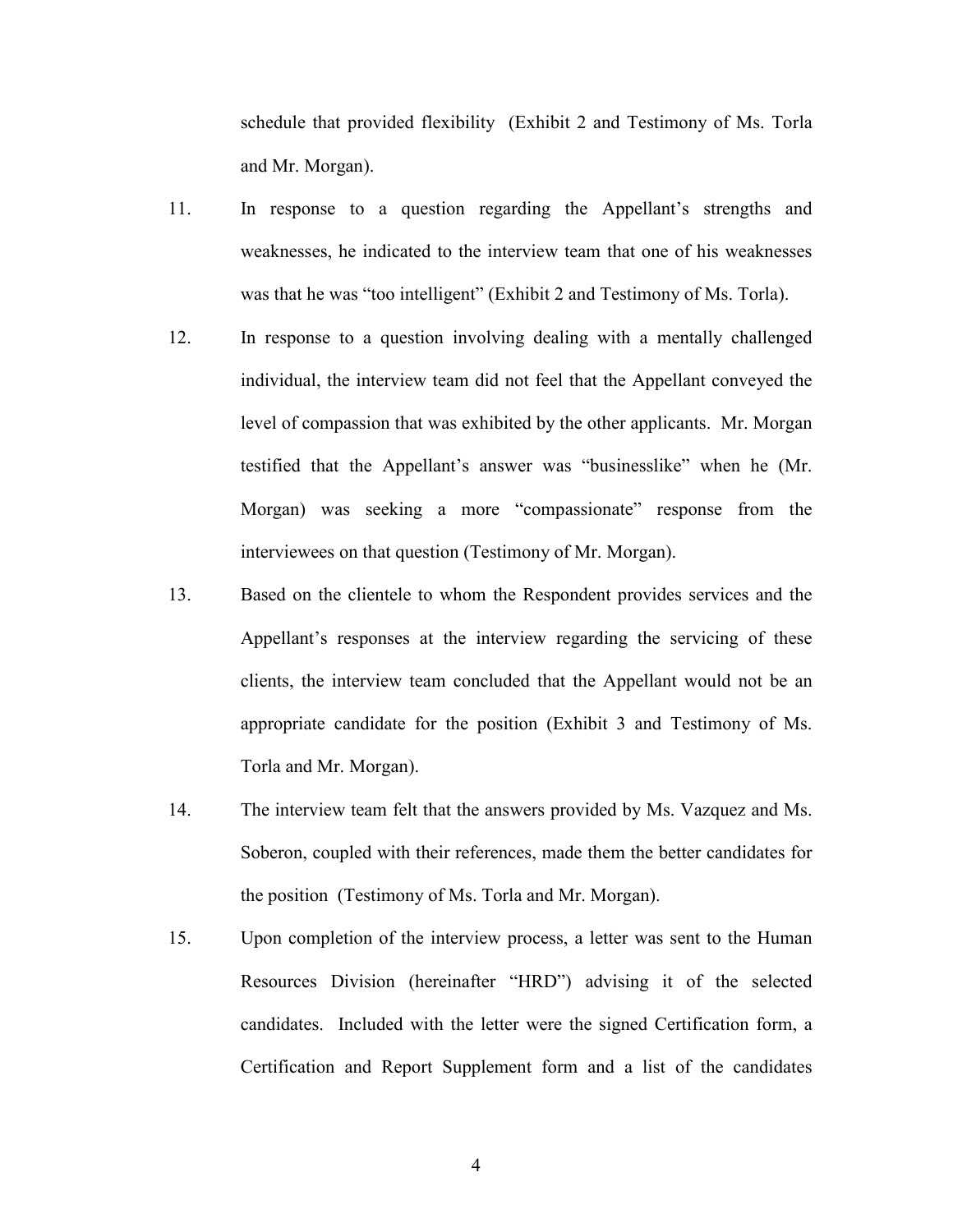interviewed with justifications for selection/non-selection (Exhibit 3 and Testimony of Ms. Pace-Tucker).

- 16. In December 2004, the Respondent contacted the Human Resources unit for the Executive Office of Health and Human Services in order to fill two BERS A/B positions at its Tewksbury location. At this time, the Respondent was not provided with a Civil Service eligibility list. The vacancies were instead posted on the HRD Commonwealth Employment Opportunities web page in accordance with the Commonwealth/Alliance, SEIU Local 509 collective bargaining agreement (Exhibit 2 and Testimony of Ms. Pace-Tucker).
- 17. The Appellant applied for the posted positions (Exhibit 2 and Testimony of Ms. Torla).
- 18. Based on his responses at the recent, previous interview and the determination that he was not an appropriate candidate for the DMA BERS A/B position, the Respondent determined that it was not necessary to conduct another interview with the Appellant (Testimony of Gail Torla).
- 19. The Respondent offered the positions to Joan St. Cyr and Michelle Trainor. Both Ms. St. Cyr and Ms. Trainor are provisional employees (Exhibit 3).
- 20. On or about May 2, 2004, the Appellant was recalled as a BERS A/B by the Department of Transitional Assistance (Id.).
- 21. The positions of BERS A/B and Child Support Enforcement Specialist A/B are in the same pay grade (Id.).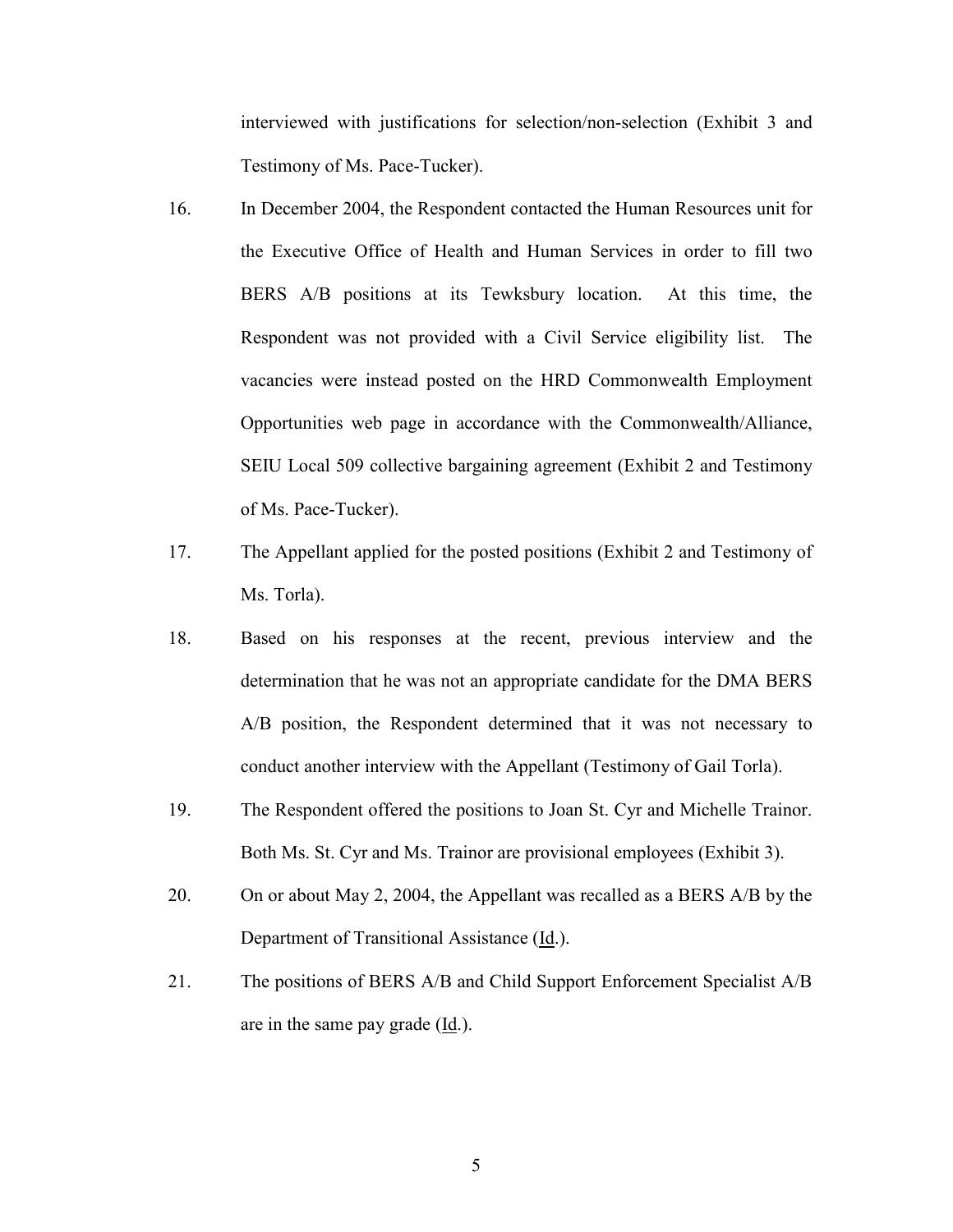- 22. I find that the Appellant's testimony revealed a person who seemed overly interested in what was best for him. His demeanor was confident, bordering on cocky. His prevailing attitude provided a glimpse of the self-interest that doomed his interview. This was, in part, evidenced by his attempt to explain one of his interview answers by stating that one of his *strengths* is intelligence (not a weakness as he believed the interviewers to have "misinterpreted" his answer) and one of his "weaknesses" is providing "overly detailed" work product and answers to questions. I find that this attempt to clarify the answer only succeeded in perpetuating his image of having an inflated sense of self (Testimony and Demeanor of Appellant).
- 23. I find that Ms. Pace-Tucker exhibited a professional demeanor. She was very knowledgeable about the subject matter and her answers to examination were clear, detailed and frank. Her twenty-three (23) years of experience in state government – thirteen (13) of which were with the DMA - were evident in her testimony. I assign a great deal of credibility to her testimony as she did not attempt to gloss over or avoid addressing the reasons no second interview was given to the Appellant (Testimony and Demeanor of Ms. Pace-Tucker).
- 24. I find that Ms. Torla's testimony was very thoughtful and she provided measured, reasoned answers to examination. Her twenty-two (22) years of experience with the DMA clearly lended confidence to her demeanor and the clarity of her responses. She had an adequate recall of the interviews but it was notable that she especially remembered, with particular clarity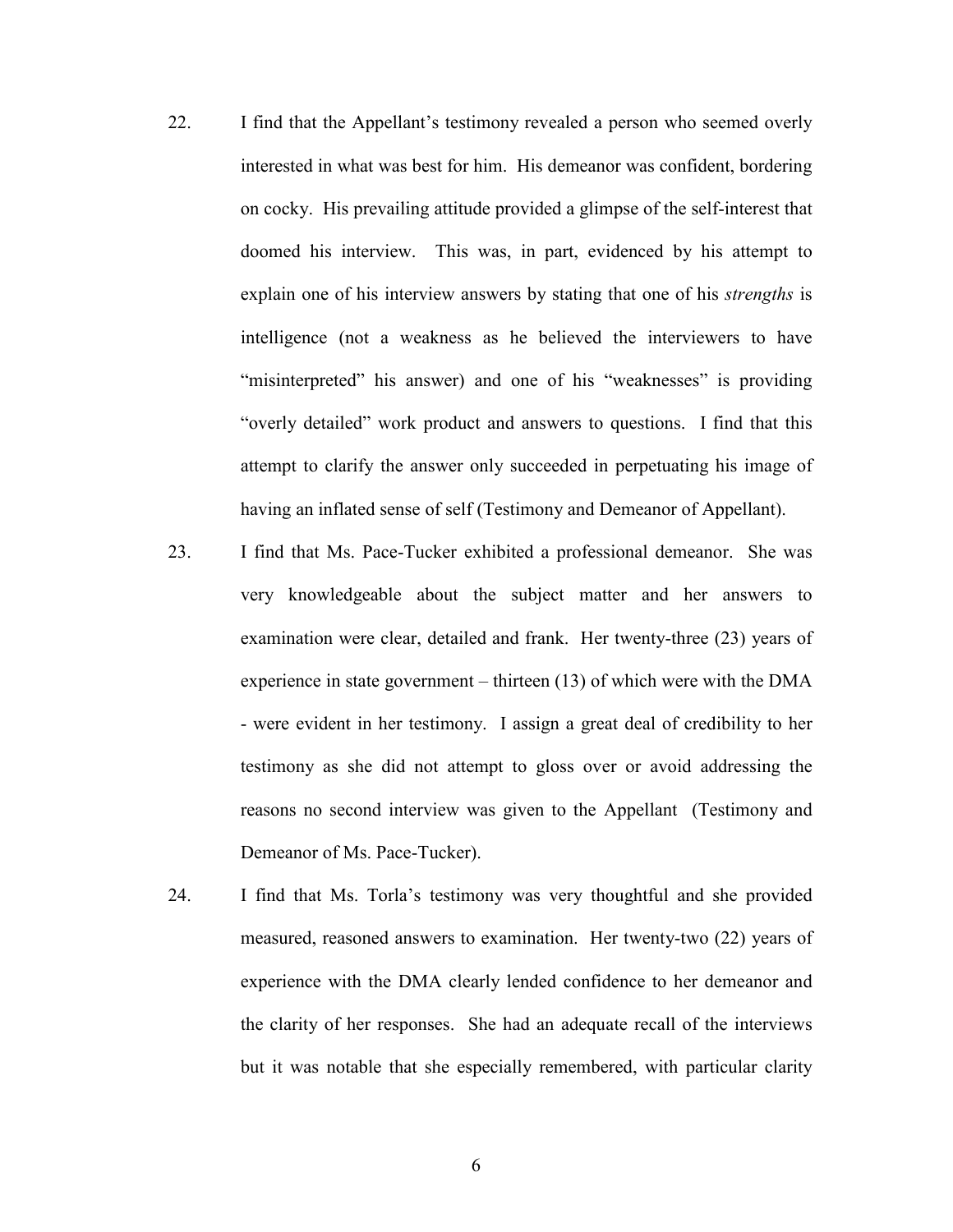three (3) years hence, the Appellant's comment that one of his weaknesses was being "too intelligent." She very credibly explained that this comment raised a "red flag" in her mind as to the suitability of the Appellant for the position (Testimony and Demeanor of Ms. Torla).

25. I find that Mr. Morgan's demeanor and testimony displayed the characteristics of professionalism and command of subject matter which would be consistent with thirty-two (32) years of state employment. He credibly explained that he was looking for a sense of compassion from certain answers that he did not receive from the Appellant. Mr. Morgan, as the other witnesses, did not seek to disparage the Appellant and there was no evidence presented or to be gleaned from their testimony that they had any non-merit based motives for not selecting the Appellant. Mr. Morgan made clear that the Appellant's answer regarding dealing with a mentally challenged individual was not technically wrong but was "businesslike" and thus lacked compassion (Testimony and Demeanor of Mr. Morgan).

#### CONCLUSION:

 The Respondent contends that it did not bypass the Appellant when it selected Ms. Soberon and Ms. Vazquez nor when it hired Ms. St. Cyr and Ms. Trainor. In the context of reviewing a bypass decision by an Appointing Authority, the role of the Civil Service Commission is to determine "whether the Appointing Authority has sustained its burden of proving that there was reasonable justification for the action taken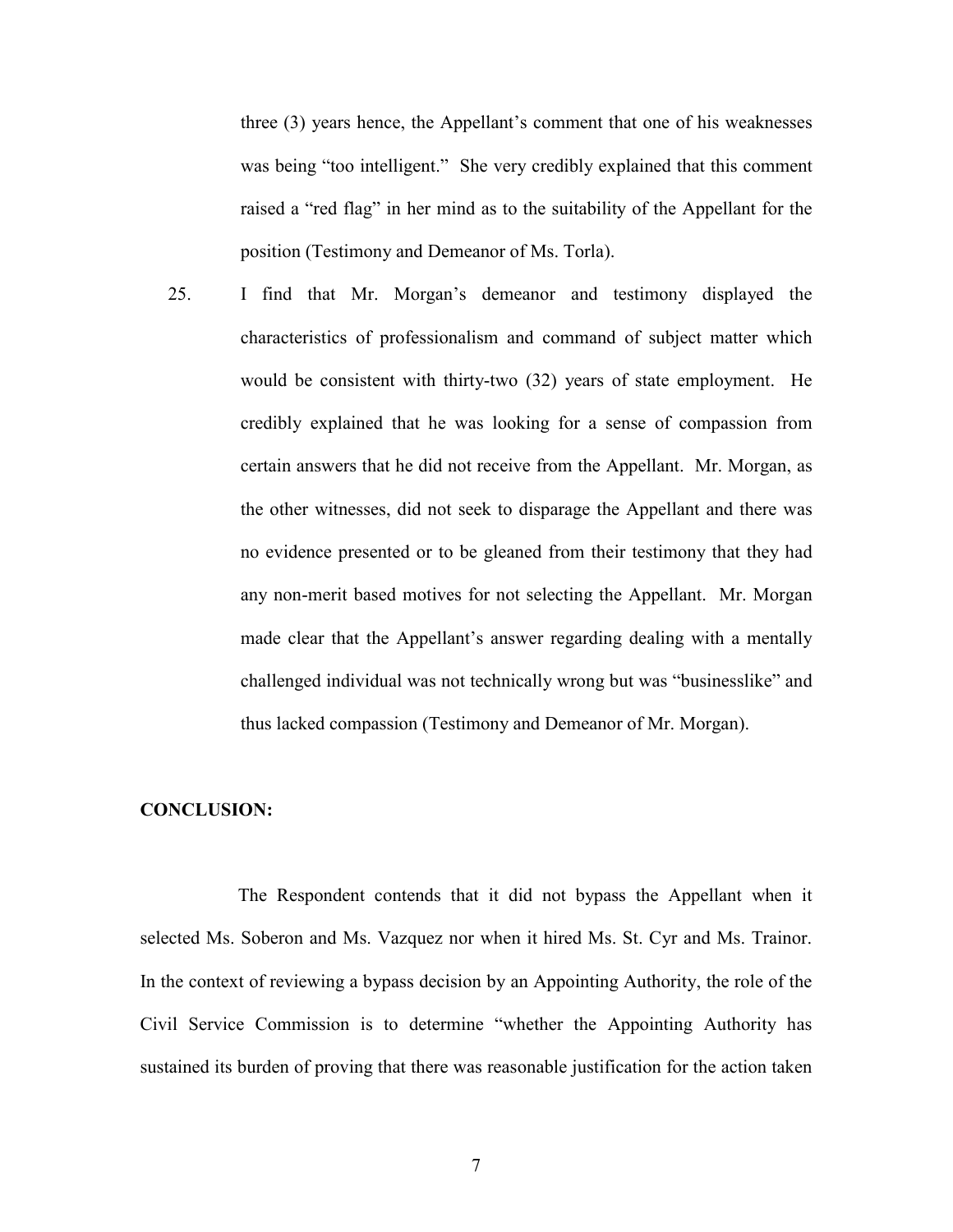by the Appointing Authority." City of Cambridge v. Civil Service Commission, 43 Mass. App. Ct. 300, 304 (1997). Town of Watertown v. Arria, 16 Mass. App. Ct. 331 (1983). McIsaac v. Civil Service Commission, 38 Mass. App. Ct. 473, 477 (1995). Police Department of Boston v. Collins, 48 Mass. App. Ct. 411 (2000). City of Leominster v. Stratton, 58 Mass. App. Ct. 726, 728 (2003). An action is "justified" when it is "done upon adequate reasons sufficiently supported by credible evidence, when weighed by an unprejudiced mind; guided by common sense and by correct rules of law." City of Cambridge at 304, quoting Selectmen of Wakefield v. Judge of First Dist. Ct. of E. Middlesex, 262 Mass. 477, 482 (1928). Commissioners of Civil Service v. Municipal Ct. of the City of Boston, 359 Mass. 211, 214 (1971).

 In order to show that an Appointing Authority's decision was not justified, an Appellant must demonstrate that the stated reasons of the Appointing Authority were untrue, applied unequally to the successful candidates, were incapable of substantiation, or were a pretext for other impermissible reasons. MacPhail v. Montague Police Department, 11 MCSR 308 (1998) citing Borelli v. MBTA, 1 MCSR 6 (1987). In the task of selecting public employees of skill and integrity, moreover, Appointing Authorities are invested with broad discretion. City of Cambridge at 304-5; Goldblatt v. Corporate Counsel of Boston, 360 Mass. 660 (1971). This tribunal cannot "substitute its judgment about a valid exercise of discretion based on merit or policy considerations by an Appointing Authority." City of Cambridge. at 304.

 The Appointing Authority is inherently authorized to interview candidates by the language of G. L. c. 31 s. 25. Flynn v. Civil Service Commission, 15 Mass. App. Ct.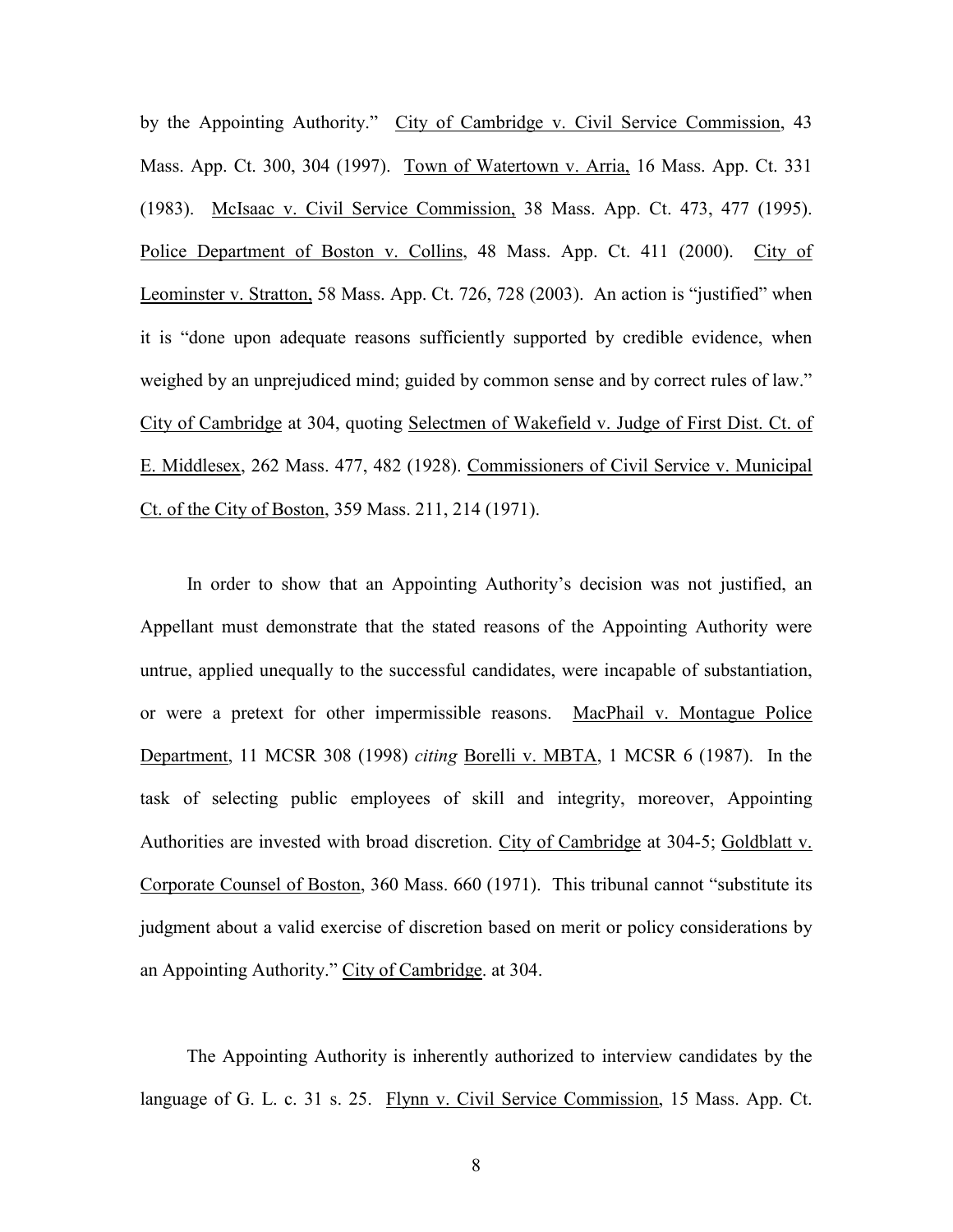206, 208 (1983). The purpose of the interview process is to allow the Appointing Authority to get a first-hand feel for the candidate's demeanor and ability to handle scenarios that may arise in the scope of employment in that position. Because the foundation of this process is personal interaction, the interview panel must possess some degree of discretion to allow its subjective interpretation of the candidate's responses and behaviors to affect their decisions. Burns v. Sullivan, F. 2d 99, 104 (1980). Spicuzza v. Department of Corrections, 12 MCSR 187 (1999). Hebb v. Town of West Bridgewater & Department of Personnel Administration, 6 MCSR 43 (1993).

 The Appellant, Ms. Soberon and Ms. Vazquez each had a civil service seniority date of July 1, 1994. In addition to identical seniority dates, the selected candidates were deemed to be better qualified for the position based on their interview responses. The interview team felt that the Appellant provided disturbing answers to interview questions regarding his ability to work the required hours, his level of compassion and his perceived "weaknesses". In contrast, the interview team did not have similar concerns with the selected candidates' responses. In sum, the team felt that the Appellant would not be a good fit for their clients or other staff members. The Commission has upheld these reasons in prior decisions as proper exercises of the Appointing Authority's (and thus the interview panel's) discretion in selecting one candidate over another. See McCarthy v. Boston Fire Department, 7 MCSR 262 (1994) (where successful candidate demonstrated superior relevant technical knowledge over the Appellant). Elaine Schivek v. Registry of Motor Vehicles, 13 MCSR 71 (2000) (where the Appellant gave "bizarre, unsettling" answers to the panel and demonstrated a lack of familiarity with software and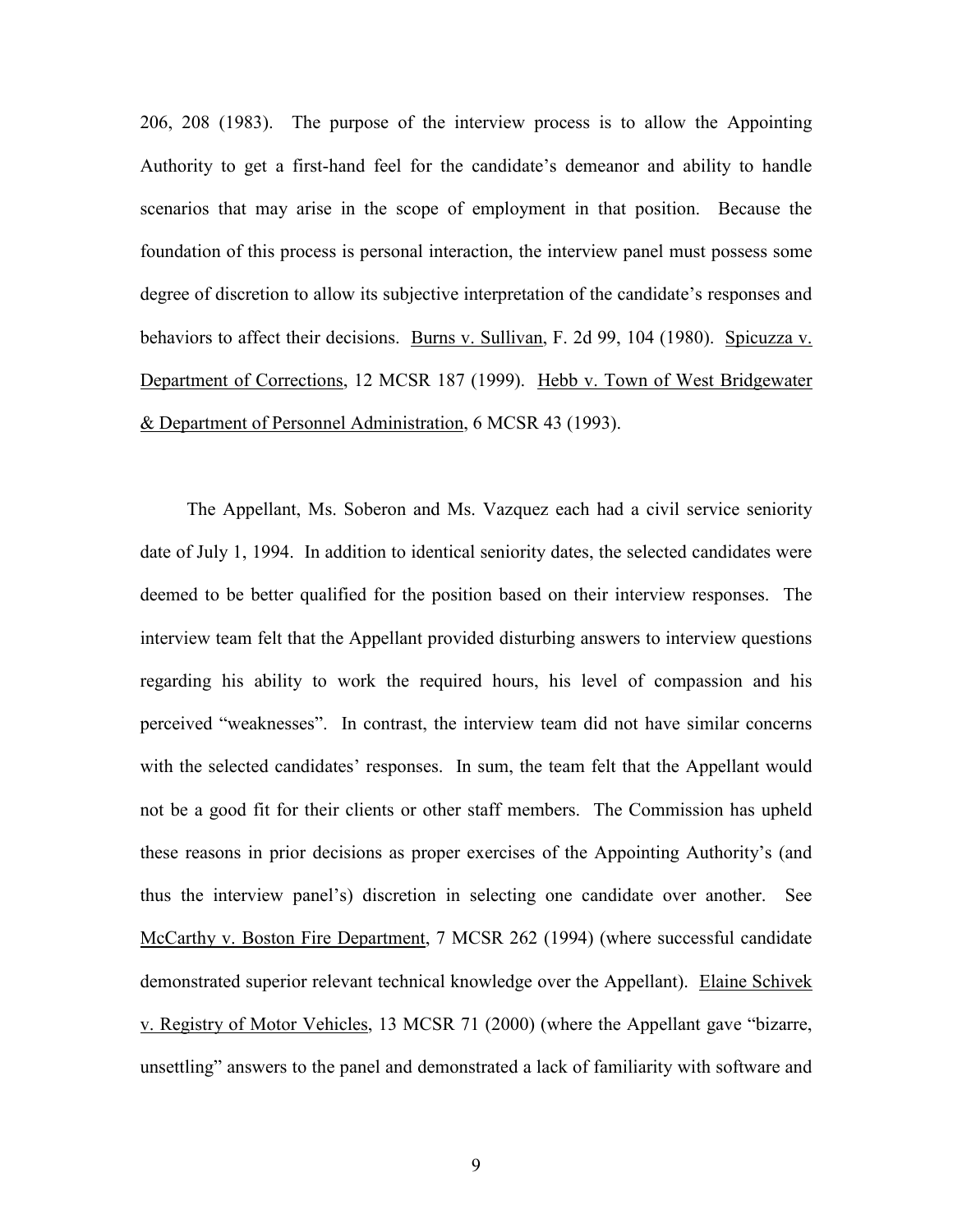other duties crucial to the position). Alvin LaRoche v. Department of Correction, 13 MCSR 160 (2000) (successful candidate demonstrated greater leadership skills, knowledge of the job and professionalism than the Appellant).

 Furthermore, the Respondent did not violate the law when it hired provisional employees. Pursuant to M.G. L., c 31, s 12, an Appointing Authority may appoint or retain a provisional employee in a position for which a suitable eligible list exists when:

". . . the list contains the names of less than three persons who are eligible for and willing to accept employment and the Appointing Authority submits a written statement to the Administrator that such person whose name was certified and who reported for an interview was interviewed and considered for appointment and states sound and sufficient reasons, satisfactory to the Administrator, for not making an appointment from among such persons."

In this case, the Appellant was interviewed less than two months before the provisional positions were posted. At the time of the initial interviews, there were five individuals who signed the certification. Two of the individuals were offered and accepted the position. Two of the individuals withdrew their applications from consideration. The Appellant was interviewed for the position and was given full and complete consideration. It was determined that he was not an appropriate candidate for the position. At the time of the first bypass, the Respondent notified the Administrator of its decision to not select the Appellant and provided written justification to support its decision. At the time of the second posting, the list contained only one person who was eligible for and willing to accept the appointment, the Appellant.